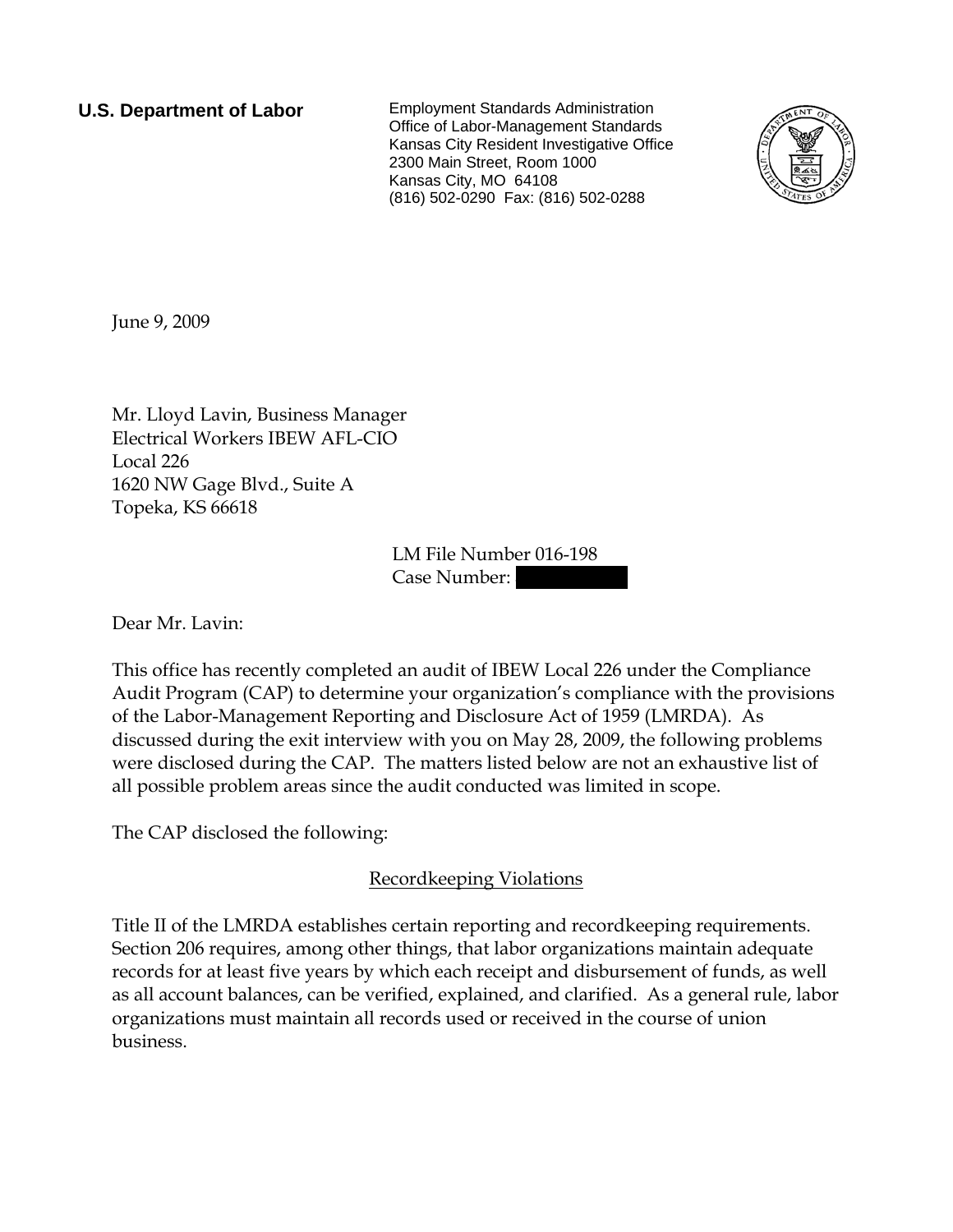Mr. Lloyd Lavin June 9, 2009 Page 2 of 6

For disbursements, this includes not only original bills, invoices, receipts, vouchers, and applicable resolutions, but also documentation showing the nature of the union business requiring the disbursement, the goods or services received, and the identity of the recipient(s) of the goods or services. In most instances, this documentation requirement can be satisfied with a sufficiently descriptive expense receipt or invoice. If an expense receipt is not sufficiently descriptive, a union officer or employee should write a note on it providing the additional information. For money it receives, the labor organization must keep at least one record showing the date, amount, purpose, and source of that money. The labor organization must also retain bank records for all accounts.

The audit of Local 226's 2008 records revealed the following recordkeeping violations:

1. Disposition of Property

Local 226 did not maintain an inventory of hats, jackets, and other property it purchased, sold, or gave away. The union must report the value of any union property on hand at the beginning and end of each year in Item 28 of the LM-2. The union must retain an inventory or similar record of property on hand to verify, clarify, and explain the information that must be reported in Item 28.

The union must record in at least one record the date and amount received from each sale of union hats, jackets and other items.

2. Lack of Salary Authorization

Local 226 did not maintain records to verify that the salary for Office Secretary Janice Greenlee reported in Schedule 12 (Disbursements to Employees) of the LM-2 was the authorized amount and therefore was correctly reported. The union must keep a record, such as meeting minutes, to show the current salary authorized by the entity or individual in the union with the authority to establish salaries.

3. Disbursement Records

Local 226 did not keep adequate disbursement records for its COPE fund. The local must keep a record of disbursements made from this account. This information should include the name of the person or organization funds are being disbursed to, the date of disbursement, and amount of disbursement. Because the local disburses money from this account through money orders, the carbon copies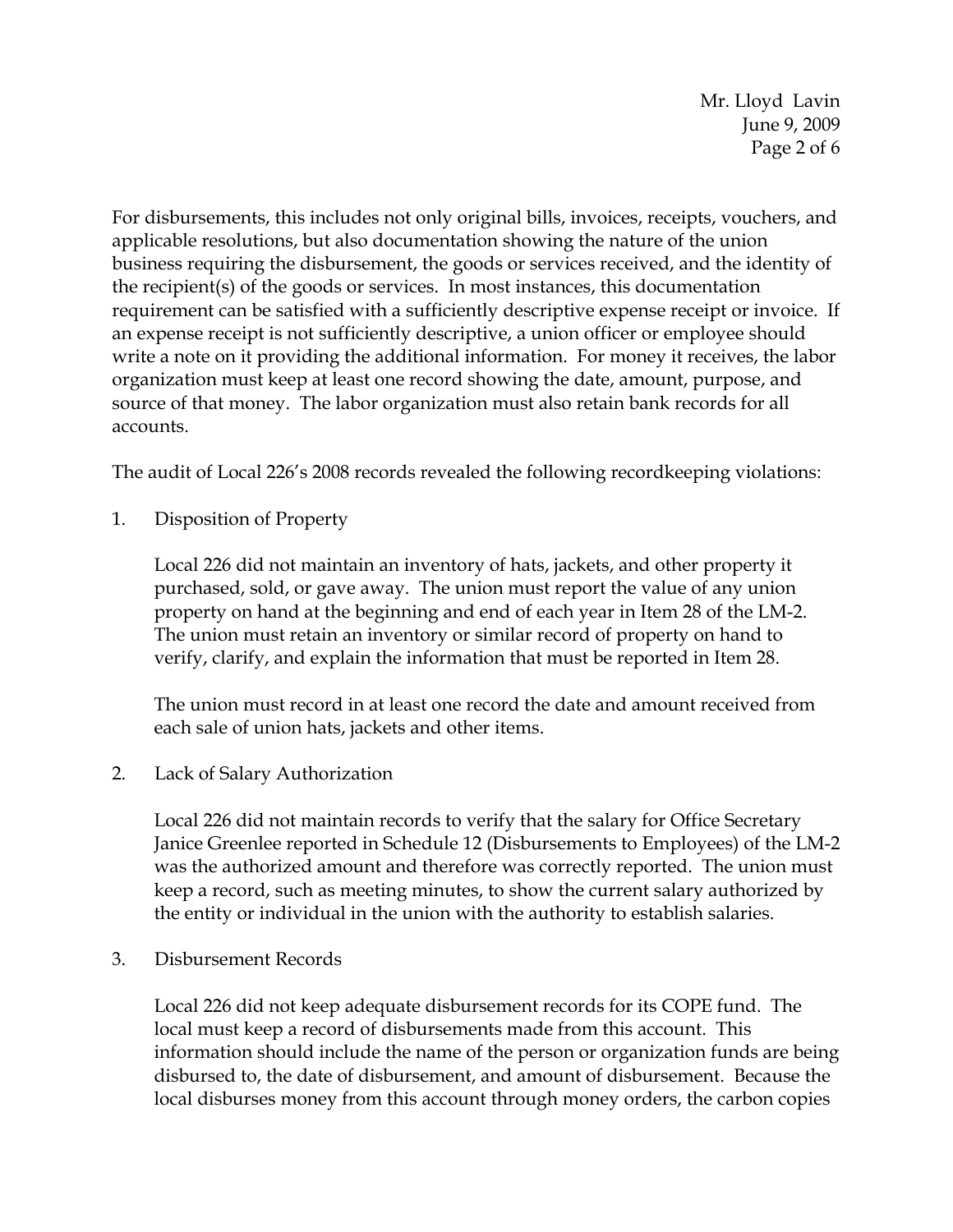Mr. Lloyd Lavin June 9, 2009 Page 3 of 6

provided with the money order must be retained; if a carbon copy is not provided, a photocopy should be made to verify the payments.

Based on your assurance that Local 226 will retain adequate documentation in the future, OLMS will take no further enforcement action at this time regarding the above violations.

# Reporting Violations

The audit disclosed a violation of LMRDA Section 201(b), which requires labor organizations to file annual financial reports accurately disclosing their financial condition and operations. The Labor Organization Annual Report Form LM-2 filed by Local 226 for fiscal year ending December 31, 2008 was deficient in the following areas:

1. PAC Funds

Item 11, (During the reporting period did your organization have a political action committee (PAC) fund?) was incorrectly answered "No." Local 226 had its own PAC fund during 2008. As stated in the LM-2 report instructions, PAC funds kept separate from your union's treasury need not be included in your union's LM report if publicly available reports on the PAC funds are filed with a federal or state agency. However, the audit revealed that Local 226's PAC fund is not reported to any other state or federal agency. Therefore, the financial activities of the PAC fund must be included in Local 226's LM report.

2. Acquire/Dispose of Property

Item 15, (During the reporting period did your organization acquire or dispose of any assets in any manner other than by purchase or sale?) should have been answered "Yes," because the union gave away t-shirts and hats during the year. The union must identify the type and value of any property received or given away in the additional information section of the LM report along with the identity of the recipient(s) or donor(s) of such property. The union does not have to itemize every recipient of such giveaways by name. The union can describe the recipients by broad categories if appropriate such as "members" or "new retirees." In addition, the union must report the cost, book value, and trade-in allowance for assets that it traded in.

3. Disbursements to Officers and Employees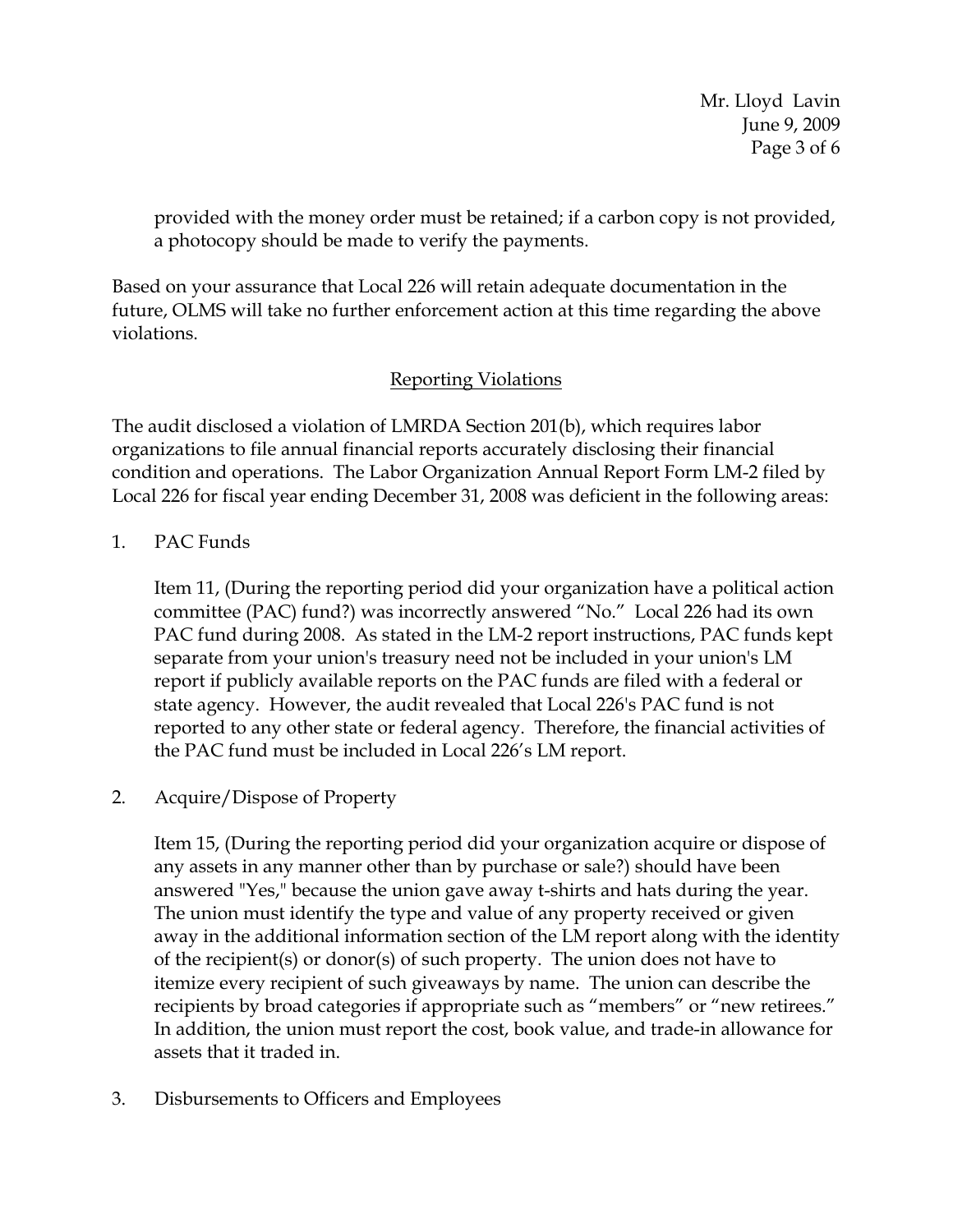Mr. Lloyd Lavin June 9, 2009 Page 4 of 6

Local 226 did not include payments to officers and employees totaling at least \$13,000 in Schedule 11 (All Officers and Disbursements to Officers) and Schedule 12 (Disbursements to Employees). It appears that the local erroneously reported these payments in Schedules 15 through 19.

The union must report in Column F of Schedules 11 and 12 (Disbursements for Official Business) direct disbursements to officers and employees for reimbursement of expenses they incurred while conducting union business. In addition, the union must report in Column F of Schedules 11 and 12 indirect disbursements made to another party (such as a credit card company) for business expenses union personnel incur. However, the union must report in Schedules 15 through 19 indirect disbursements for business expenses union personnel incur for transportation by public carrier (such as an airline) and for temporary lodging expenses while traveling on union business. The union must report in Column G (Other Disbursements) of Schedules 11 and 12 any direct or indirect disbursements to union personnel for expenses not necessary for conducting union business.

#### 4. Automobile Expenses

Local 226 did not include in the amounts reported in Schedule 11 (All Officers and Disbursements to Officers) and Schedule 12 (Disbursements to Employees) disbursements for the operation and maintenance of union automobiles.

The LM-2 instructions provide two methods for reporting automobile-related expenses. The union must report in Schedules 11 and 12 direct and indirect disbursements for the operation and maintenance of union owned and leased vehicles and the operation and maintenance of vehicles owned by union personnel (including gasoline, repairs, and insurance). The union may divide the expenses and report them in Columns F and G based on miles driven for union business (supported by mileage logs) compared with miles driven for personal use.

Alternatively, rather than allocating the expenses between Columns F and G, if 50 percent or more of an officer's or an employee's use of a vehicle was for official business, the union may report all of the expenses relative to the vehicle assigned to the officer or employee in Column F of Schedule 11 or 12 with an explanation in Item 69 (Additional Information) that the officer or employee used the vehicle part of the time for personal business. Similarly, if a vehicle assigned to an officer or employee was used less than 50 percent of the time for business, all of the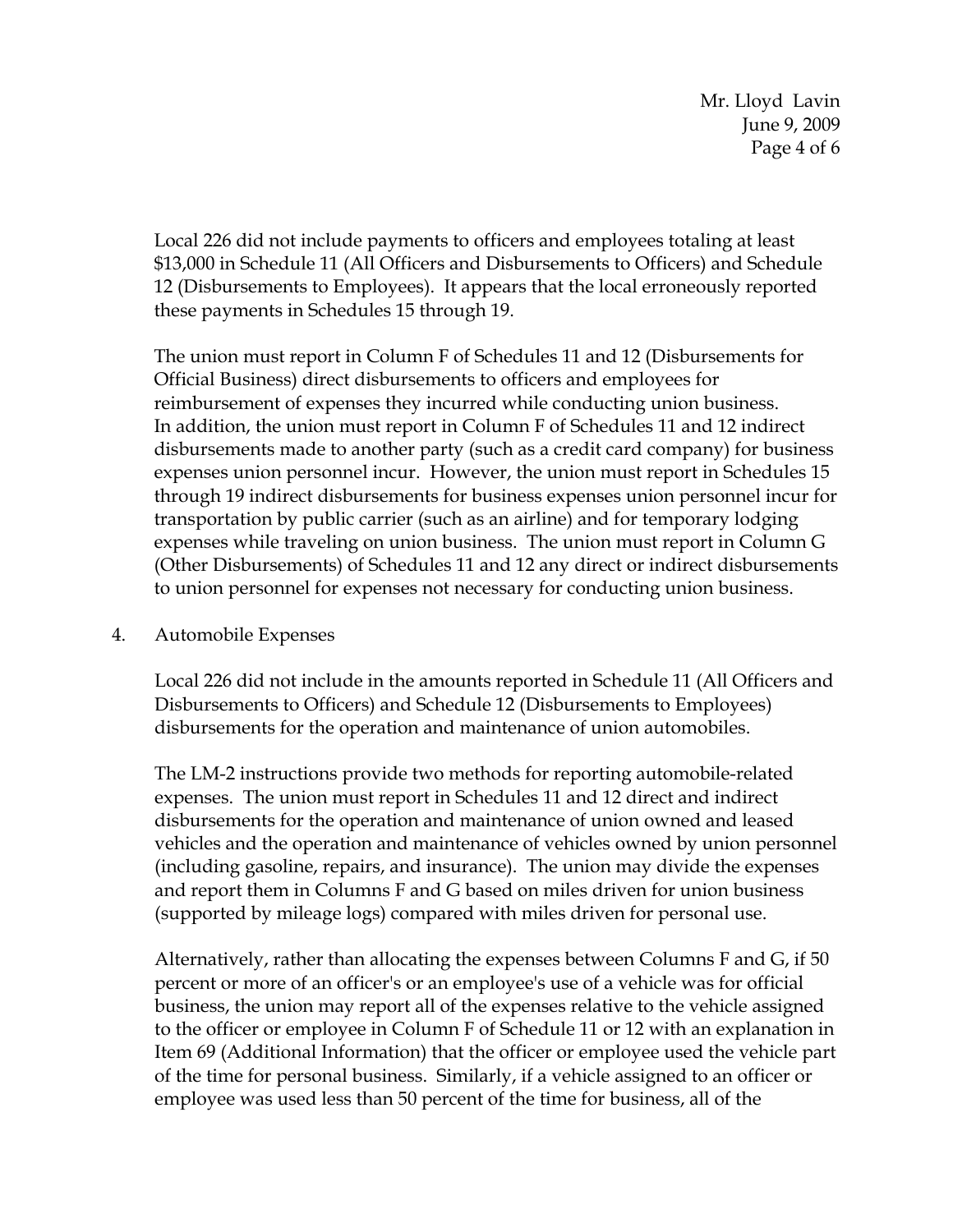Mr. Lloyd Lavin June 9, 2009 Page 5 of 6

expenses relative to that vehicle may be reported in Column G with an explanation in Item 69 that the officer or employee used the vehicle partly for official business.

#### 5. Failure to File Bylaws

The audit disclosed a violation of LMRDA Section 201(a), which requires that a union submit a copy of its revised constitution and bylaws with its LM report when it makes changes to its constitution or bylaws. Local 226 amended its constitution and bylaws in 1999, but did not file a copy with its LM report for that year. Local 226 has now filed a copy of its constitution and bylaws.

#### 6. Asset Reporting

Schedule 3, (Sale of Investments and Fixed Assets) was left blank although the local sold two cars during fiscal year 2008. These sales must be reported in Schedule 3. Likewise, Schedule 4 (Purchase of Investments and Fixed Assets) was blank even though the local purchased three cars during the fiscal year. Although the disbursement was reported in Schedule 18 (General Overhead), the purchases should be reported in Schedule 4.

Additionally, all of the automobiles owned by the local, as well as the building they own located at 2020 SE 21st Street in Topeka, KS, must be reported in Item 6 (Fixed Assets).

#### 7. Building Corporation

Item 10 (During the reporting period did the labor organization create or participate in the administration of a trust or a fund or organization, as defined in the instructions, which provides benefits for members or beneficiaries?) was incorrectly answered "no." Local 226 participates in a building corporation which is a trust Local 226 has an interest in and must be reported on the LM-2.

8. Rates of Dues and Fees

Item 21(b) (Working Dues/Fees) was blank on the LM-2 report. In 2008, Local 226 members paid 6% of their gross wages to the local as working dues. This information must be accurately reported on the LM-2 report.